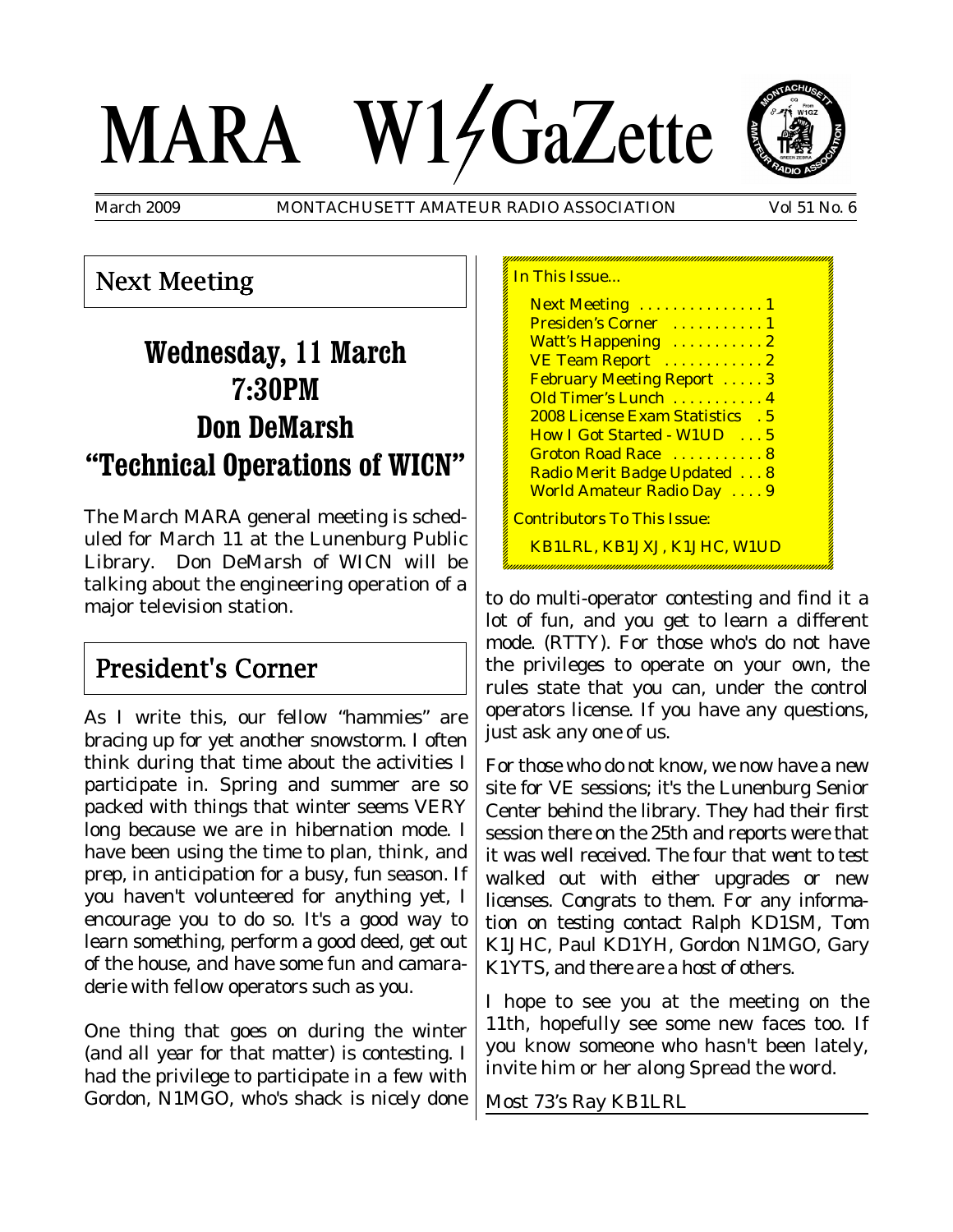# Watt's Happening

#### **Sundays, 0800 local 5330.5** (ch 1) USB

Western Mass Emergency 60M Net Alternate frequencies are 5346.5 (ch 2), 5366.5 (ch 3), 5371.5 (ch 4), and 5403.5 (ch 5).

#### **Sundays, 0830 local 3937**

Western Mass Emergency Net. Alternate frequency is 3942 in case of QRN, QRM, or frequency in-use. Also a good idea to scan up and down 10kHz if you cannot find the net.

**Sundays, 0900 local 145.45-** Montachusett Emergency Net

**Mondays, 2000 local 147.525 simplex** Worcester Emergency Simplex Net

**Tuesdays, 1930 local 145.37-** Templeton Emergency Net

**Wednesdays, 2000 local 28.410** "10/410" Net

**Nightly, 2100 local 146.97-** Central Mass Traffic Net

**First Monday, 1900 local 3943, 7245** RACES Net

**First Wednesday, 2000 local 3915** K1ARC Red Cross Net http://www.qsl.net/k1arc/

**Sunday, 29 March, Framingham MA** Framingham ARC Hamfest

**Saturday, 18 April, Townsend MA** Townsend Lion's Club Canoe & Kayak Race

**Monday, 20 April** Boston Marathon; Ham volunteers needed

**Sunday, 26 April, Groton MA** Groton Road Race; contact KD1SM

Additional events are listed on http://web.mit.edu/w1gsl/Public/ne-fleas

# VE Team Report

The MARA/Harvard Repeater Club Volunteer Examination Team has started the 2009 year in good shape. The January session served two candidates, both of whom earned upgrades to General Class. The February session served four candidates with two earning their Technician licenses and one each upgrading to General and Extra Class.

Thanks to the January examiners John KK1X, Gordon N1MGO, and Tom WA1RHP and to the February examiners John KK1X, Gordon N1MGO, Gary K1YTS, Charlie KT1I, Paul KD1YH, and Ralph KD1SM.

As of February the exams are being held in Lunenburg at the Eagle House Senior Center. The MARA/HRC VE Team holds exam sessions on the fourth Wednesday of the month. Those wishing to take exams are asked to pre-register with Paul KD1YH at 978-597-6535**.**

**If we have no pre-registered candidates by the weekend prior to the scheduled session we will cancel the session.**



Tell them you saw it in the W1/GaZette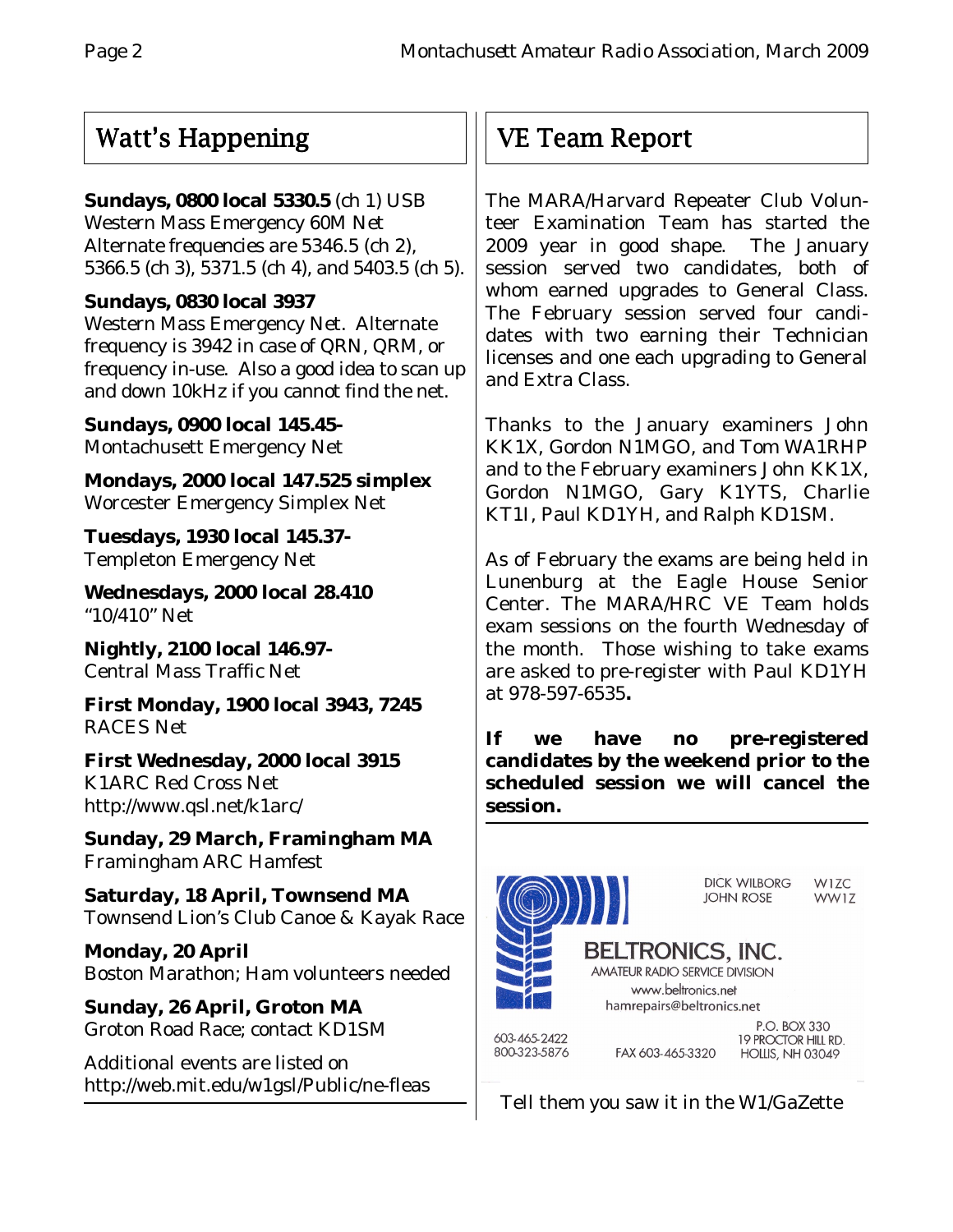# The MARA W1/GaZette

is published by the Montachusett Amateur Radio Association just prior to the monthly meeting. The newsletter is distributed free to members and friends of Amateur Radio.

Contents copyright © 2009, MARA. Permission to use in other Amateur Radio publications with credit to MARA is hereby granted.

The deadline for materials to appear in the W1/GaZette is noon on the Sunday before the first Wednesday of the month.

#### **NEWSLETTER STAFF:**

| Editors:   | <b>Ralph Swick KD1SM</b>           |  |
|------------|------------------------------------|--|
|            | <u>978-582-7351 kd1sm@arrl.net</u> |  |
| Webmaster: | <b>Paul Upham KD1YH</b>            |  |

#### **MEMBERSHIP INFORMATION:**

|                     | <b>Club Secretary: Pauline Carulli KB1JXJ</b> |                       |  |
|---------------------|-----------------------------------------------|-----------------------|--|
| <b>Annual Dues:</b> | <b>Regular</b>                                | \$25                  |  |
|                     | Family                                        | \$30                  |  |
|                     | <b>Fixed income</b>                           | \$15                  |  |
| <b>Meetings:</b>    |                                               | 2nd Wednesday, 7:30pm |  |
|                     | <b>September to June</b>                      |                       |  |

Mailing address: MARA PO Box 95 Leominster, MA 01453 Web site: http://www.w1gz.org/

#### **OFFICERS:**

| Ray Lajoie, KB1LRL<br>rplajoie@comcast.net                                              | <b>President</b>      |
|-----------------------------------------------------------------------------------------|-----------------------|
| <b>Bill Leger, N1UZ</b>                                                                 | <b>Vice President</b> |
| <b>Pauline Carulli, KB1JXJ</b><br>kb1jxj@arrl.net                                       | <b>Secretary</b>      |
| <b>Gordon LaPoint, N1MGO</b><br>n1mgo@arrl.net                                          | <b>Treasurer</b>      |
| <b>Charlie Cayen, KT1I</b><br>kt1i@arrl.net                                             | <b>Trustee</b>        |
| <b>MARA</b> owns and operates the W1GZ repeater on<br>145.45 (CTCSS 74.4) in Fitchburg. |                       |

February Meeting Report

#### 11 February 2009

Lunenburg Public Library Wallace Room, Lunenburg MA.

Present: 22 -- Ray KB1LRL, Gordon N1MGO, Pauline KB1JXJ, Charlie KT1I, Norm W1BYH, Barry W1HFN, David KB1OPS, Al KA1AKD, Paul KD1YH, Gary K1YTS, Tom K1JHC, John KB1QZE, Bill W1UD, Nancy KB1KEF, John KK1X, Ed KB1LJJ, Ralph KD1SM, Walter K1CMF, Mickey WB1GFZ, Mark KB1QWR, John K1TLV, John N2YHK.

7:30 - Meeting called to order by the President Ray - KB1LRL

Secretary Report - as written in newsletter by KD1SM- Ralph

Accepted

Treasurer

| <b>Opening Balance</b> | \$1557.02      |                |
|------------------------|----------------|----------------|
| <b>Income</b>          | \$18.00 Raffle |                |
|                        | \$25.00 Dues   |                |
| expenses               |                | \$9.95 postage |
| <b>Balance</b>         | \$1590.07      |                |
|                        |                |                |

7:34 Report accepted

Repeater -- It is being worked on

7:35 New Business

#### Ray

1. New Brochure to attract more new members. Passed around for all to see and make adjustments as necessary

2. Field Day 2009

Tabled from last month--

1. Donation of \$150.00 to Lunenburg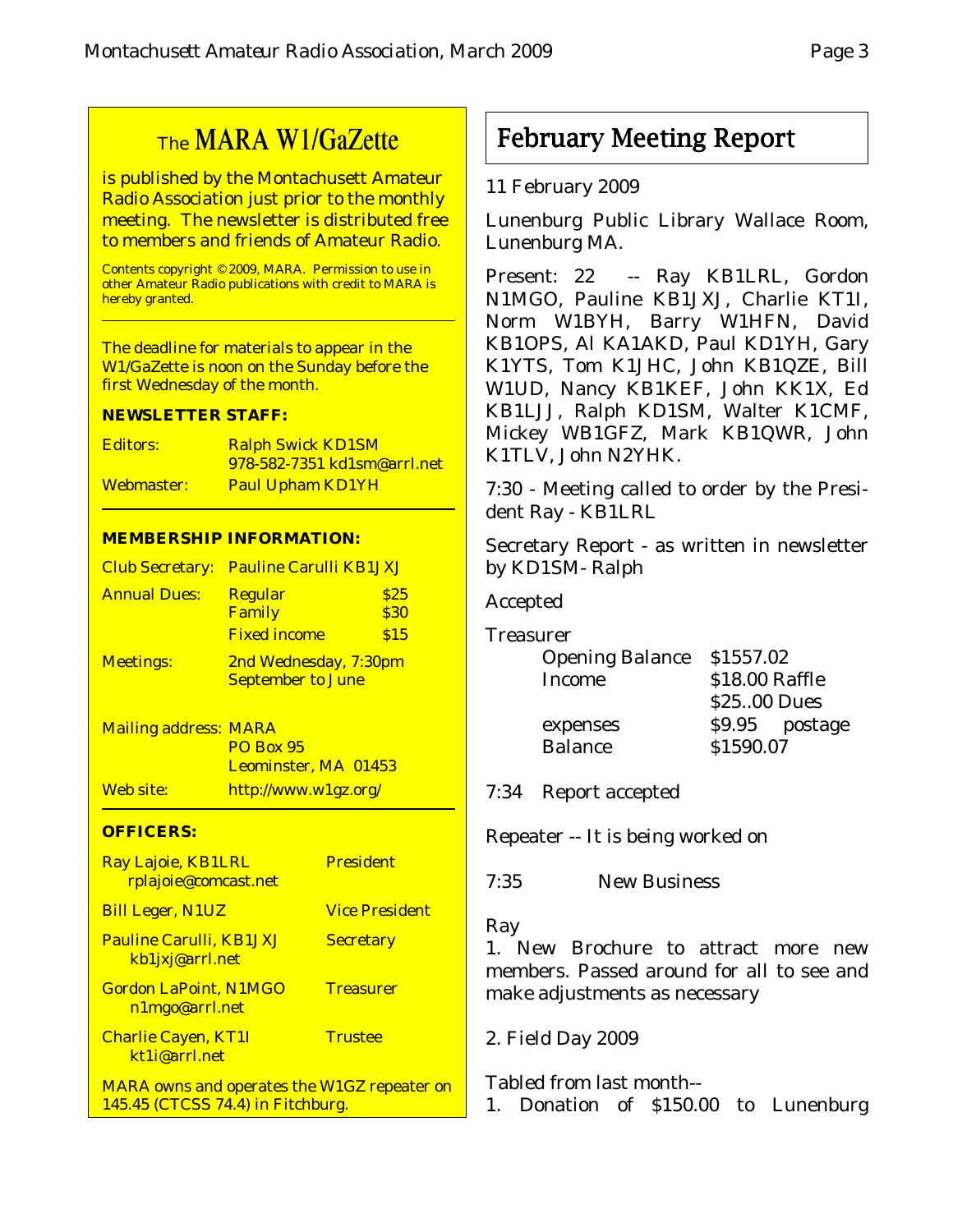Library for the use of the hall for our meetings.

2. Idea of making a gift instead was not accepted

3. Bill, W1UD - motion to make the donation \$300.00

7:38 Motion accepted. Secretary will write the note and send the check

7:40 Gordon N1MGO: This weekend CQWW Pre fix contest -- all welcome at the house

NEAR-Fest is May 1 & 2

May meeting will be a QSL Sort here at meeting site

A short discussion on sending letters to various towns in the area to inform them of how HAMS can help out in emergencies ex. Ice Storm of December 2008.

Ralph KD1SM points out contact needs to be consistent for us to expect any response.

7:46 Bill W1UD recognizes AA2T for his good work at LEMA during the Ice Storm

Norm W1BYH alerts members to a new challenge The Triple Play That is all states on CW, SSB and RTTY

7:53 Public Service opportunities coming up:

- 1. Townsend Canoe Race
- 2. Groton Road Race
- 3. Marathon

7:55pm 5 minute break

8:06pm John N2YHK Section Emergency Coordinator, ARRL Western Mass Section, "Updates on WMA ARES"

9:00pm Adjourn

Added note: March Meeting Presenter Mr. Don DeMarsh "Technical Operations of WICN" plus a small bit on TV TX at their site. We thank Barry, W1HFN, for finding this presenter for us.

All are welcome to help the Board find interesting topics for our meetings. All suggestions are taken into consideration

Respectfully Submitted, Pauline R. Carulli KB1JXJ Secretary

# Do We Have Your Address?

An electronic version of the W1/GaZette is sent every month to the MARA members' discussion list <mara@w1gz.org>.

All MARA members whose email addresses have been given to the newsletter editor are subscribed to this list (unless specifically requested otherwise).

If you have not been receiving these messages and would like to do so, send an email to Ralph so he will have your address. MARA members are welcome to use this list for other announcements they believe are of interest to Club members.

# Old Timers Lunch

de Tom K1JHC

The Old Timer's lunch was held Wednesday February 4 at Bickford's Restaurant. Those present were Roy W1OOY, Tom K1JHC, Norm W1BYH, Gary K1YTS, Barry W1HFN, and Charlie KT1I. The main topics of discussion were the Triple Play Award and Giga Memory Units. Please join with us on the first Wednesday of each month at 12:30.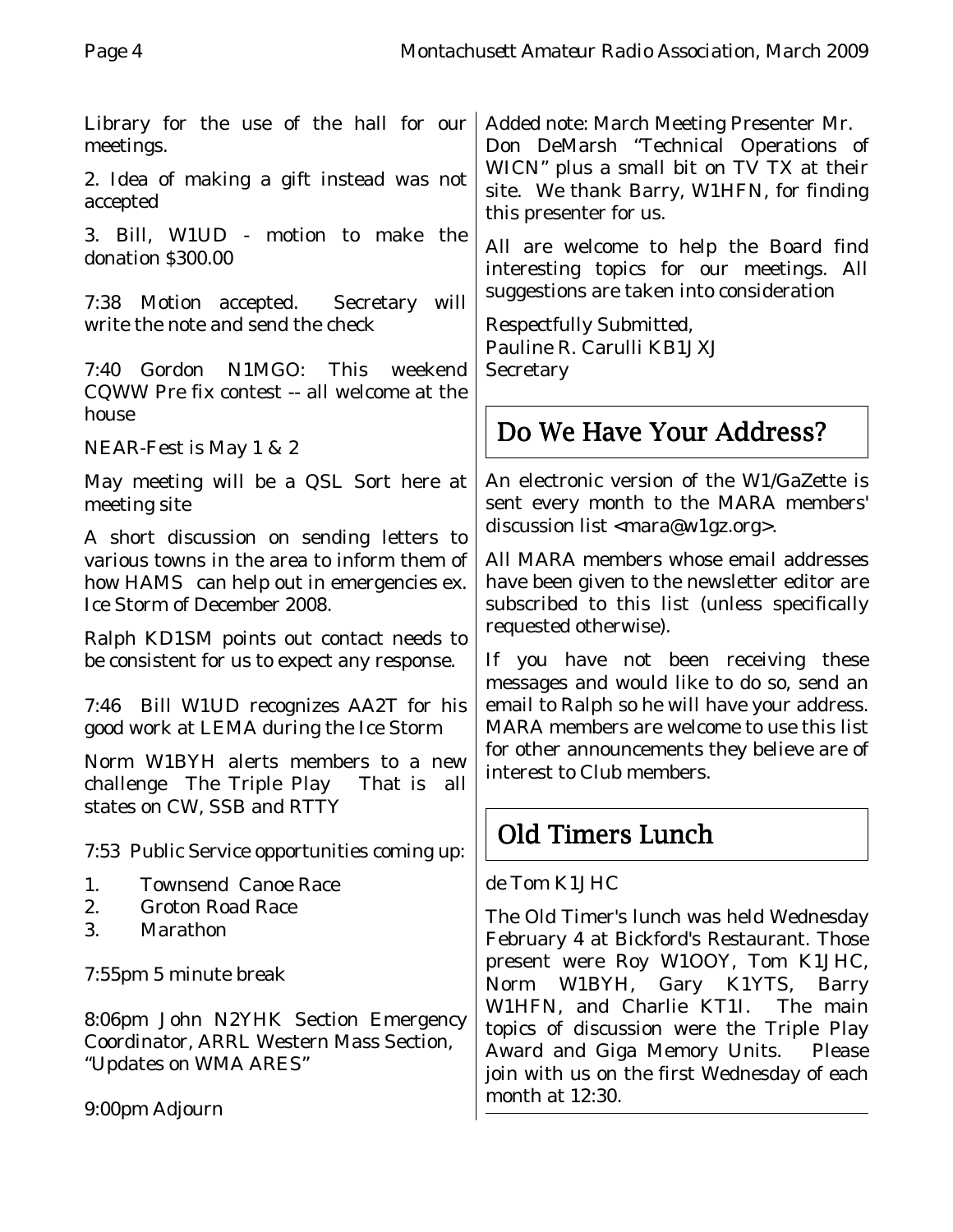

Above: Ray KB1LRL (left) addresses the February MARA meeting at the Lunenburg Public Library. [kd1sm photo]



Above: At the February MARA meeting John N2YHK, ARRL Western Massachusetts Section Emergency Coordinator, displayed a portable 2m/70cm repeater constructed by the Worcester Emergency Communications Team. [kd1sm photo]

## 2008 License Exam Statistics

The MARA/Harvard Repeater Club Volunteer Exam Team conducted seven license examination sessions in 2008, serving fifteen individuals wanting to earn new

Amateur Radio licenses or upgrade their existing licenses.

Two examiners, Tom K1JHC and Paul KD1YH, assisted with all seven sessions. The full list of examiners, number of sessions, and number of candidates served is:

| <b>KIJHC</b>  | 7 | 15 |
|---------------|---|----|
| KD1YH         | 7 | 15 |
| K1YTS         | 6 | 14 |
| KD1SM         | 6 | 14 |
| KK1X          | 6 | 13 |
| <b>WA1RHP</b> | 5 | 10 |
| N1MGO         | 3 | 5  |
| <b>N1HVA</b>  |   |    |

Five new Technician licenses were earned at these sessions as well as four upgrades to General Class and four upgrades to Extra Class.

Thanks to each of these volunteers for making these licensing sessions available to our community.

# How I Got Started - W1UD

On January 8th 1932, during the Great Depression, my mother brought me into this world. We lived on Prospect Avenue in the Whalom District of Leominster. It was a converted summer camp that my parents bought for \$2000 dollars. After 10 years of my fathers endless hard work, the camp, evolved as a permanent home for his family.

The second world war was drawing to a close. Germany had been defeated and Japan was about to surrender after two atom bombs. During the war the house across the street had been purchased by a family that had two boys that had just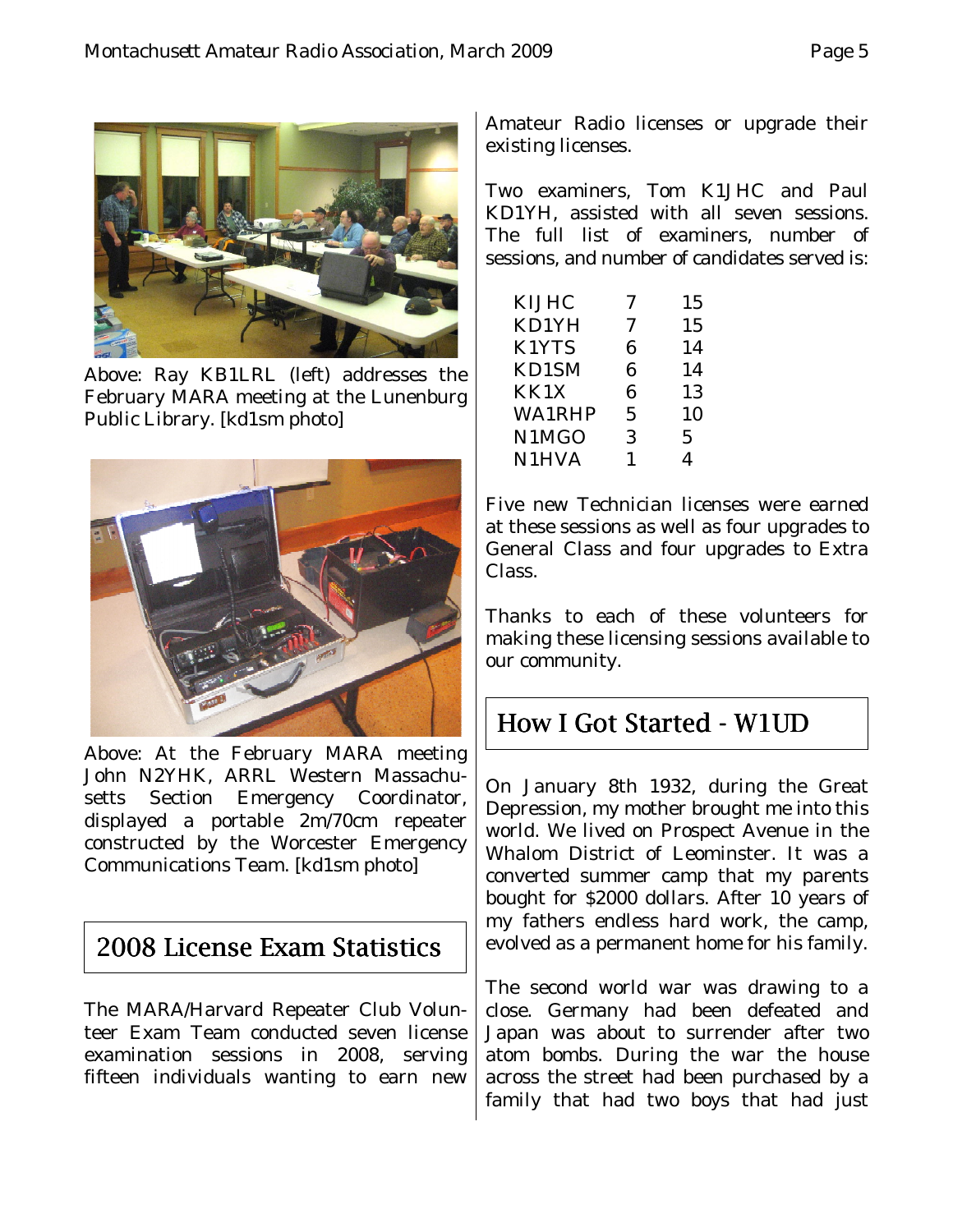returned from the war. I was a curious kid of thirteen and observed one of the boys building a pair of towers. Curiosity brought me to George's yard. "What are you building George"?, I asked. He replied that the towers were for his 'ham' radio station. Maybe I should not have asked but I did. "What is ham radio"? George took me to the second floor of his home and showed me what a ham station looked like. A six foot rack and panel amplifier, exciter and a surplus Hamarlund receiver made up the station. Three switches were thrown and George was on the air. Of course he was using CW and interpreted what the other station was sending.

How would you like to become a 'ham' George said. Needless to say, I was overwhelmed. I left his house with a license manual, handbook and an invitation to attend the Park Department Radio Club in Fitchburg Friday night.

Six months later I was on my way to Boston to take the Federal Class B Amateur Radio license at the Customs House in Boston. It's been so long ago I can't remember if I was twelve or thirteen years old. I played hooky from school and made the trip hitching rides. My mother was very upset when I returned late that afternoon. Maybe actions like this promoted me being call 'Wild Bill' while I was in school and college.

While I was waiting for my license, I built a two tube crystal controlled rig with surplus parts purchased from the Radio Shack. Not the Radio Shack we know today but it predecessor located on Washington Street in Boston. Remember, the war had ended and the government had dumped all the spare parts they had bought at give away prices. The twenty-five watt rig cost me twenty dollars for all parts including the

power supply and chassis. \$39.95 purchased a new BC 348 receiver. Sixty bucks and a couple of dollars worth of wire and W1QKX was on the air.

In those days a ham license was a gateway to an electronic job. One thing I never thought of was another war. The same year I graduated from high school the North Koreans came across the 38th parallel into South Korea. That September found me as a student at Fitchburg State Teachers College. Myself, and three buddies, decided that college would have to wait and we volunteered for active duty.

This is where being a ham paid off. The army had an idea that they could train select troops in a course equivalent to an engineering degree in half the time it would take in a regular engineering college. I took the examination for admittance and was accepted. There were thirteen in the course ranging in education from grammar school to a PhD. We went to school ten hours a day for a year and a half. I can remember spending many nights in the bathroom studying. That was the only room that had lights on all night. I still can't realize how but I graduated with the second highest mark in the course. The army abandoned this course after the first graduating class. It was not cost effective. Oh well, I still have the diploma posted on the wall.

Some fool, sitting behind an office desk at the Pentagon, reviewed my records and decided that the army would be better served having me teach electronics at the Signal School at Fort Monmouth, NJ. That lasted about three months because I had applied to go to the Paratrooper school. Eight weeks later I made the first of seven jumps during my military career. I also gave me \$100 dollars a month extra. That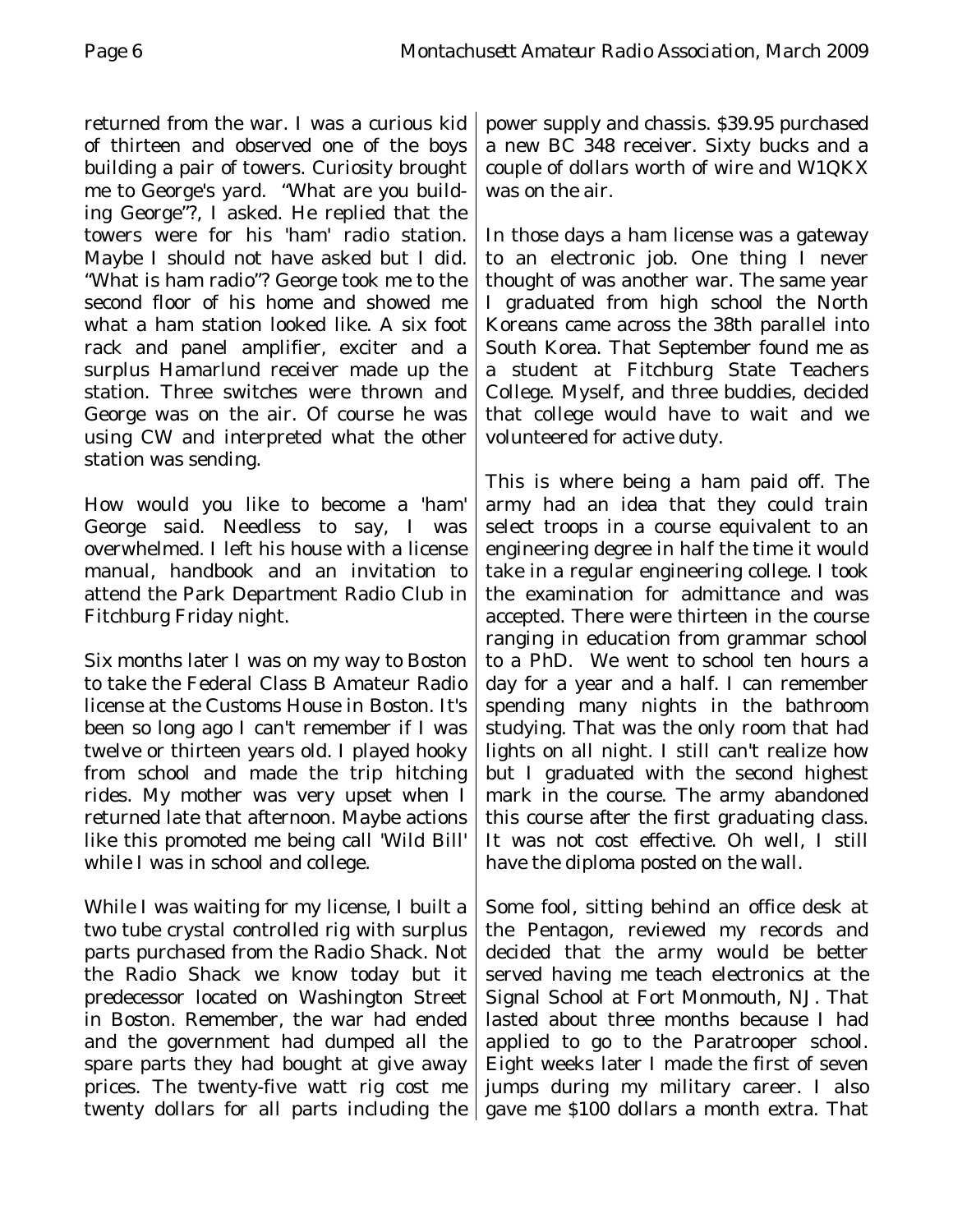helped because by that time I had married my high school sweetheart.

From Ft. Bragg North Carolina I was given seventeen days delay in route with a final destination of Korea. I was assigned to the 205th Signal Company (Repair). Someone finally discovered that I was trained in electronics and I should be using my training. After three months traveling along the front line repairing long range RADAR search units, I was assigned to the 51st Signal Detachment that was attached to the 5th Air Force Headquarters at Osan, Korea. My job was to repair, if needed, RADAR, countermeasure IFF equipment and the computers that interfaced the security and direction of missal emplacements and 90mm guns surrounding the largest air base in Korea. After seven months in the 'Land of the Morning Calm' I was sent back to the states. Shortly after returning to the states I was discharged from active duty. I did have the opportunity to get on the air from Korea even though it was not legal to do so. Worked many stations using a Korean call sign that ended with my initials.

Now I was married with a youngster on the way. Ham radio had to be put on the back burner until I could manage some time off. The same home I live in now was purchased and I found my spare time being occupied doing home maintenance instead of hamming. I started my TV and electronic service business to supplement my GI bill that allowed me to complete my college education. The electronic business grew so large that I abandoned any thought of teaching. At the same time I was financially able to start hamming again. Over the years I built six KW amplifiers as well as other equipment. Today nobody builds. I still can't get over someone buying a dipole antenna.

Over the years my XYL and I managed to have five children. Four are college graduates and have various positions in major corporations. We lost our oldest daughter the summer before she was to start nurses training.

Over the years I have been interested in chasing DX and now have QSL cards from 312 countries. I've been thinking that next summer, if I'm still around after 62 years of operating, I will take a trip down to Newington to have the cards checked and join the Century Club. I probably should have done it years ago when there was no charge to join the club.

During my ham career I've held every office in this club as well as thirteen years being Section Manager for Western Massachusetts. Now that I hold no elected position, I realize the amount of work that I devoted to the administrative part of ham radio should have been devoted to operating or building.

For a CW or Phone QSO you can find me any night on the National Traffic System at 7:30 PM on 3570 Khz. Any speed up to 40 wpm. We can move off to the 75 meter phone band or stay on CW.

73 Bill W1UD

# Your Story Wanted

Please share your story in the W1/GaZette. What (or who) got you started in Amateur Radio? Why were you interested? Who helped to motivate you?

If you would like help writing your story, Ralph KD1SM will be glad to help you.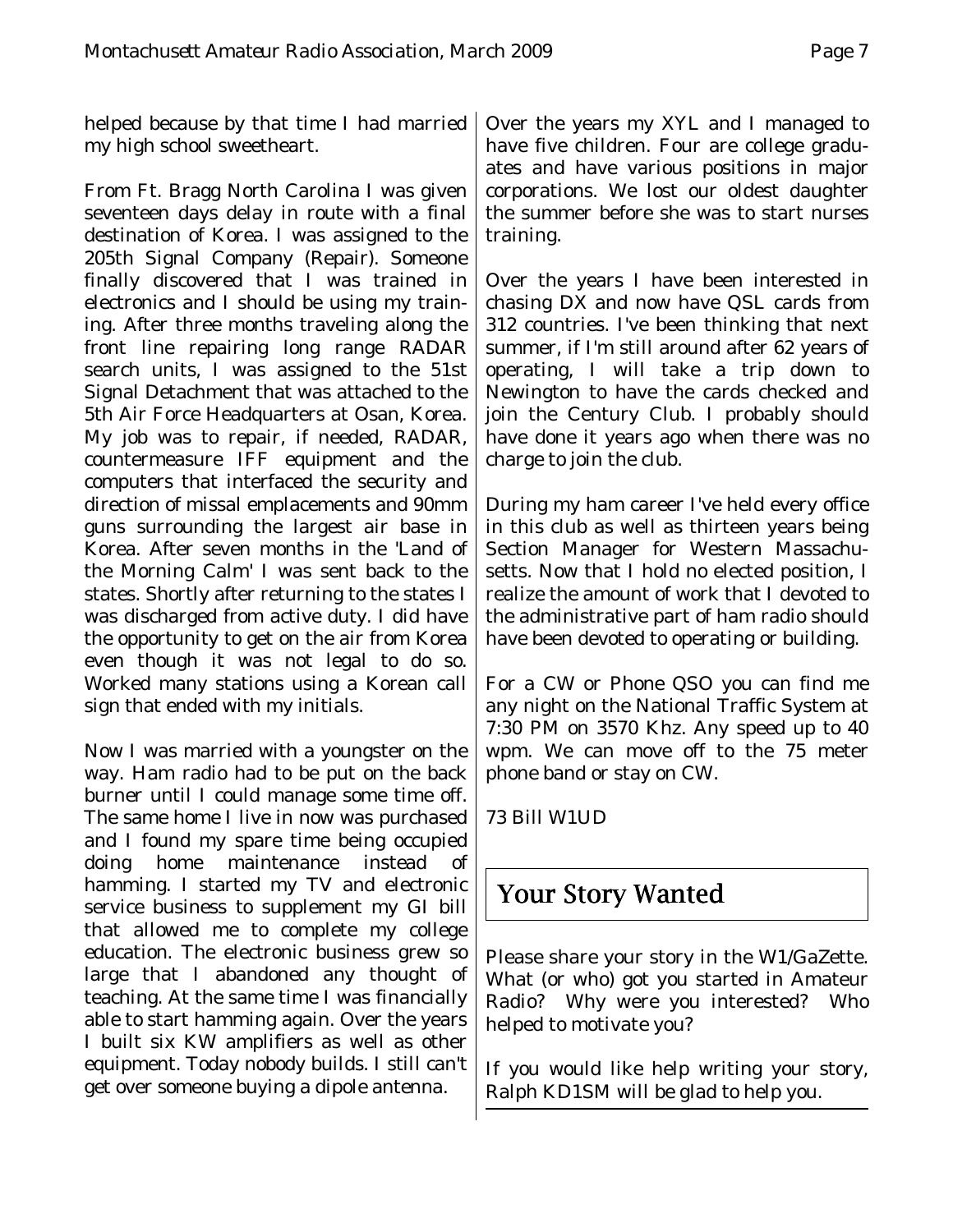# Groton Road Race

The 2009 Groton Road Race is coming up at the end of April. On Sunday April 26 over one thousand runners are expected to converge on the town of Groton for the 18th Groton Road Race. The Groton Road Race is sponsored by the Squannacook River Runners. There are 4 individual races scheduled; a Tots' Trot**,** a 2 kilometer, a 5 kilometer, and a 10 kilometer road race.

Amateur Radio Operators working closely with the Groton Police Department have provided logistics, and health and safety communications for this race since the third year of the race. Amateur Radio is a critical component of this event; dozens of public safety personnel come in from outside the town and their radios do not all interoperate. Amateur Radio operators are stationed at key points around the course to provide communications with the course marshals and the public safety officers positioned nearby. The Officer In Charge has said repeatedly that the Town would not be able to sanction this event if Amateur Radio volunteers were not involved.

Ralph KD1SM will be soliciting 36 to 40 volunteers again this year for the event. Some positions require only morning availability, some positions need to be manned all day, but the majority of volunteers are needed only in the afternoon.

This event has been a lot of fun for all involved and we could not ask for better exposure of Ham Radio to the community.

If you are interested in learning more, or if you want to volunteer, please contact Ralph <kd1sm@arrl.net>.

Additional information about the event itself may be found on the race Web site http://www.grotonroadrace.com

# BSA Updates Radio Merit Badge Requirements

The Boy Scouts of America (BSA) has updated the requirements needed to earn the Radio merit badge. The new requirements became effective with the publication of Boy Scout Requirements 2009. While no new content has been added to the program, the new merit badge pamphlet features lots of new information -- including color pictures and updated charts and text -- that reflects the changes in the Amateur Radio Service since the last pamphlet update in 2002. Approximately 4000 Radio merit badges are earned each year.

According to ARRL ad hoc Scouting Committee member Larry Wolfgang, WR1B, the new Radio Merit Badge pamphlet had been in the works for some time. "BSA has been replacing all merit badge pamphlets with new booklets using color graphics and more modern presentations," he said. "With attractive color photos and clear text explanations of the requirements, the new merit badge pamphlet is a pleasure for the Scouts to read. The new text is due in large part to the efforts of longtime Radio Merit Badge Counselor and K2BSA National Jamboree Staff member Mike Brown, WB2JWD. I am looking forward to using the new pamphlet to teach Radio merit badge at our Council's Merit-Badge-O-Ree this spring, and to having a supply of the new books available for Scouts during the 2009 summer camp season."

Wolfgang said that the requirements for the badge have been shifted around: "The old Part 4 of Requirement 7(b) Broadcast Radio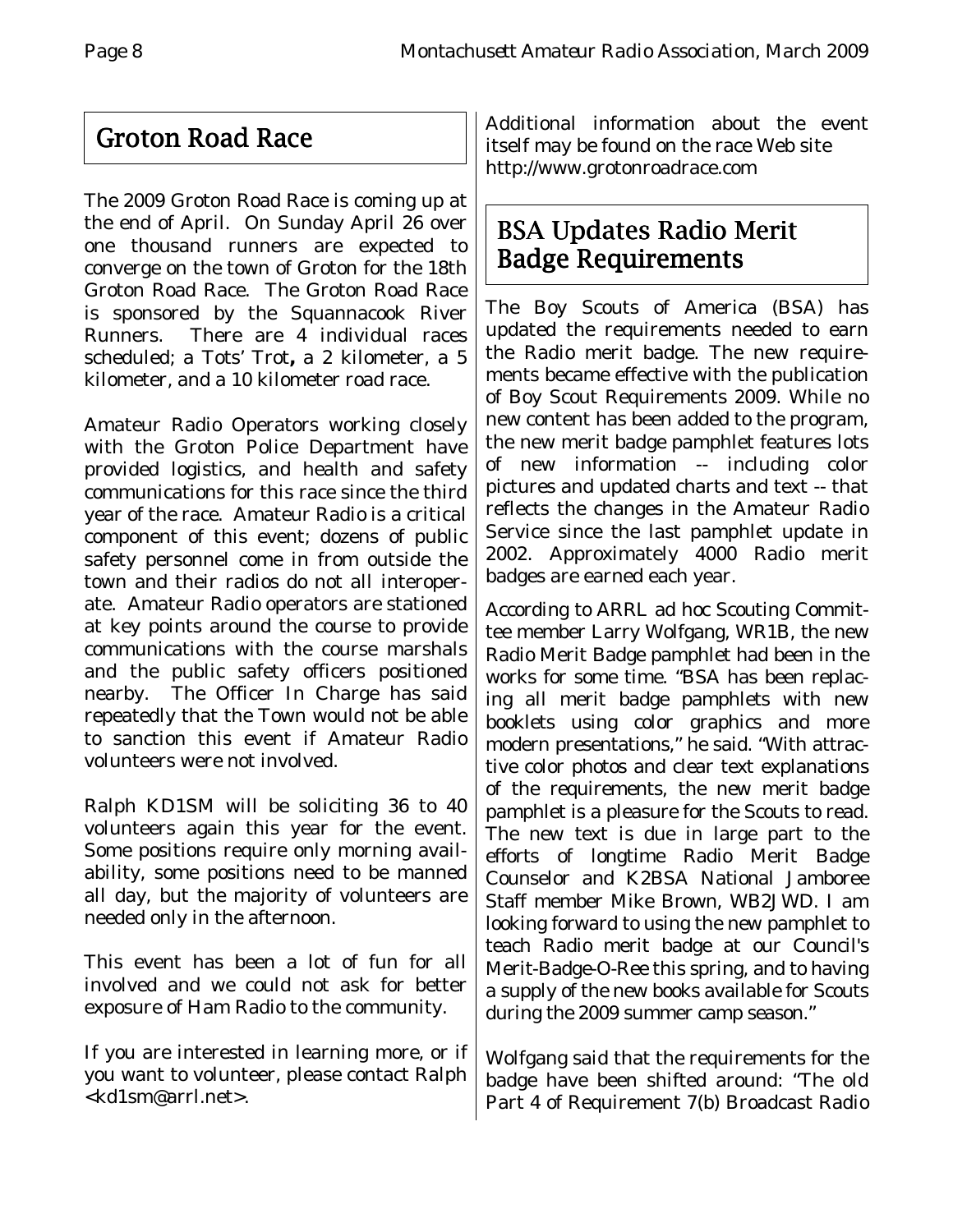was pulled out and placed in the main body of the requirements as Requirement 8. In addition, the old Requirement 8 (to visit a radio installation and discuss what types of equipment, how it was used, what types of licenses are required to operate and maintain the equipment, and the purpose of the station) was moved up to Requirement 7, so that now the three options appear as Requirement 9. The main result is one additional full requirement."

ARRL Rocky Mountain Division Director and Chairman of the League's ad hoc Scouting Committee Brian Mileshosky, N5ZGT, called the Radio Merit Badge "a perfect avenue to introduce Scouts and Scouters to the wonderful world of ham radio. Ham clubs across the nation should locate a local Boy Scout Troop, secure permission from their Scoutmaster and/or committee to teach the merit badge and deliver an exceptional Radio merit badge class. What the boys - and their leaders and parents -- will learn in the process is a fair amount of what is part of the Technician license exam, so the next logical step after a merit badge class is an all-out recruiting effort to get that Troop involved in Amateur Radio. They'll meet new friends and have a great way of communicating while in transit to and from the field, as well as additional peace of mind through an effective means of emergency communications while in the backcountry."

For a complete overview of the Boy Scout Radio merit badge, see the Radio merit badge page on the BSA Web site http://www.scouting.org/boyscouts/advancem entandawards/meritbadges/mb-RADO.aspx

From *The ARRL Letter* Vol. 28, No. 8 February 27, 2009

## World Amateur Radio Day Recognizes Amateur Radio's Role in Disaster Communications

Each year on April 18, radio amateurs celebrate World Amateur Radio Day. In 2009 the theme of the event is **Amateur Radio: Your Resource in Disaster and Emergency Communication**.

International Amateur Radio Union International Coordinator for Emergency Communication Hans Zimmermann, F5VKP/HB9AQS points out that today's modern communication technologies are "increasingly complex, infrastructuredependent and therefore also increasingly vulnerable. The Amateur Radio Service puts two equally valuable assets at its disposal for emergency and disaster prevention, preparedness and response: A large number of very flexible and mostly infrastructureindependent, local, national, regional and global networks, and a large number of skilled operators, who know how to communicate with often very limited means and to establish communications even under the most difficult circumstances."

"Telecommunications have become a commodity that society takes for granted," Zimmermann stated, adding that "Amateur Radio operators provide communications for the rescuers and relief workers and their organizations and they help to provide communications for those affected by a disaster."

From *The ARRL Letter* Vol. 28, No. 8 February 27, 2009